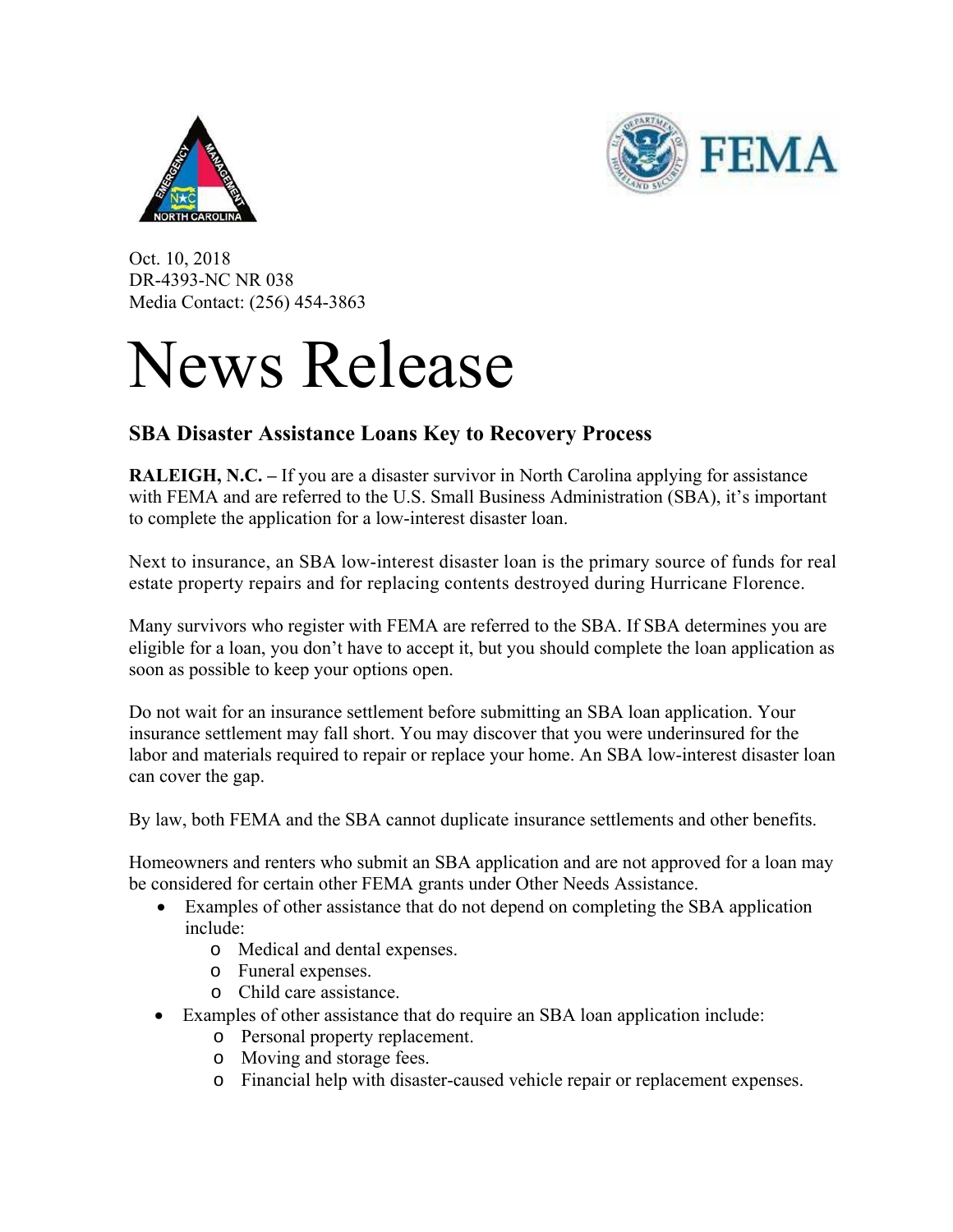Submit your SBA disaster loan application online at disasterloan.sba.gov/ela/, or at any disaster recovery center. For questions, call the SBA at **800-659-2955 or 800**-**877-8339**  (TTY).

To find center locations and hours, go to fema.gov/DRC or download the FEMA Mobile App.

Representatives from the SBA, as well as the State of North Carolina, FEMA and other organizations are at the centers to explain available assistance programs and help connect survivors with resources that best match their recovery needs.

All recovery centers are accessible to people with disabilities. Centers have assistive technology equipment, such as amplified phones and listening devices for people with hearing loss and magnifiers for people with vision loss. Video Remote Interpreting is available. In-person American Sign Language (ASL) interpreters are available by request by calling or texting **202-655-8824.** (If possible, please allow 24 hours to schedule an interpreter.) The centers also have accessible parking, ramps and restrooms.

A video in American Sign Language explaining how to apply for an SBA low-interest disaster loan is available at youtube.com/watch?v=0pvfgBaA6\_Q.

Homeowners may be eligible for SBA home disaster loans up to \$200,000 for primary residence structural repairs or rebuilding.

An SBA loan may help you repair your flooded basement. The assistance FEMA provides homeowners to repair flood-damaged real property in basements is limited to items that support the overall function of the home (such as furnace, water heater or pump).

SBA may be able to help homeowners and renters with up to \$40,000 to replace important personal property, including automobiles damaged or destroyed in the disaster.

SBA can help businesses and private nonprofit organizations with up to \$2 million to repair or replace disaster-damaged real estate and other business assets. Eligible small businesses and nonprofits can apply for economic injury disaster loans to help meet working capital needs caused by the disaster.

You may be eligible for a loan amount increase up to 20 percent of your physical damage, as verified by the SBA, for mitigation purposes. Eligible mitigation improvements may include a safe room or storm shelter to help protect property and occupants from future damage caused by a similar disaster.

To apply for disaster assistance:

- Go online to DisasterAssistance.gov.
- Call **800-621-3362** (voice, 711 or VRS) or **800-462-7585** (TTY) anytime from 7 a.m. to 11 p.m. local time seven days a week until further notice. Multilingual operators are available.
- Visit a disaster recovery center. Find an open center online at fema.gov/DRC.